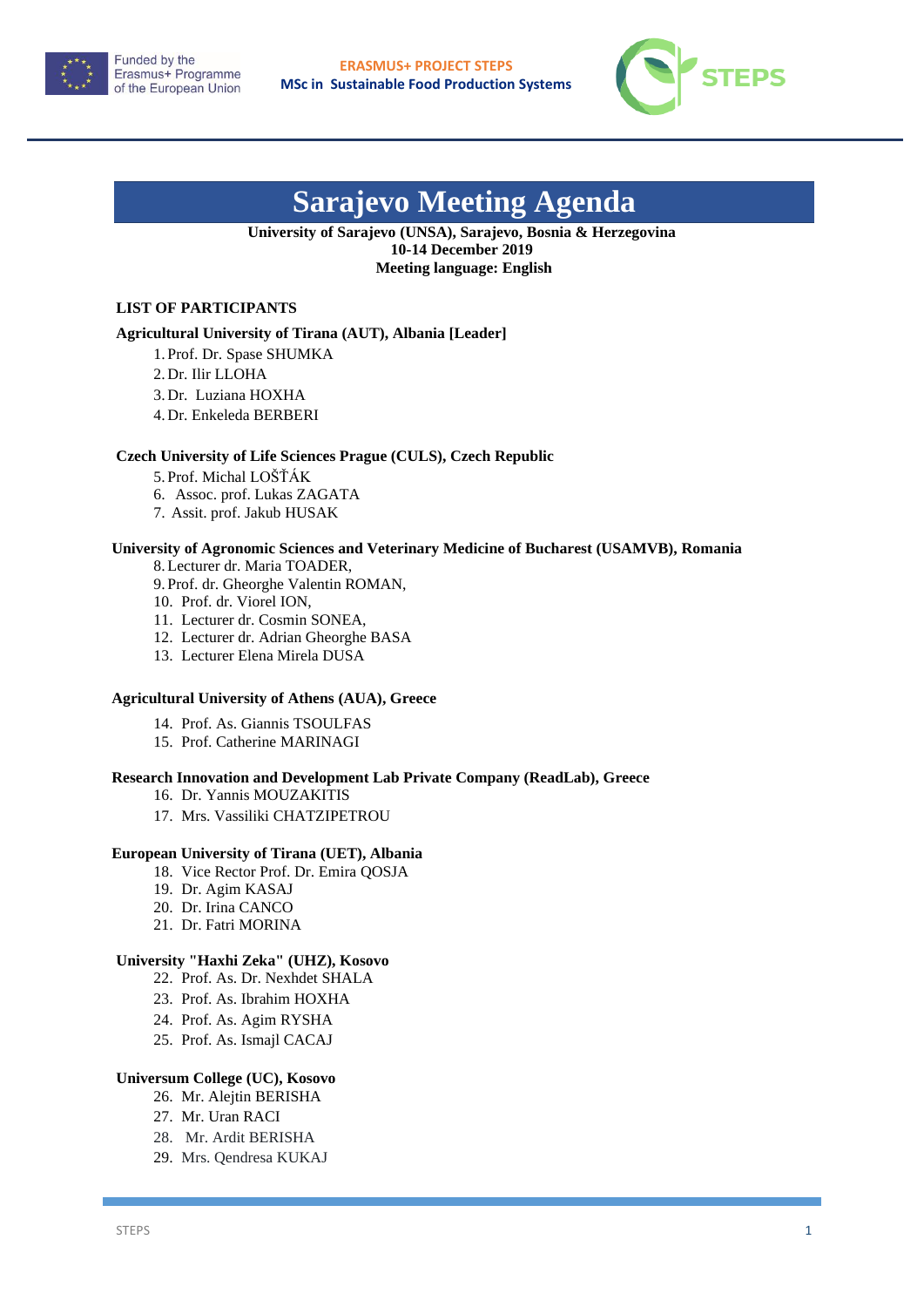



#### **University of Bihac (UNBI), Bosnia and Herzegovina**

- 30. Prof. As. Emir MUJIĆ
- 31. Prof. As. Husein VILIĆ
- 32. Prof. As. Suzana JAHIĆ
- 33. Prof. As. Jasmina IBRAHIMPAŠIĆ
- 34. Prof. As. Halid MAKIĆ
- 35. Prof. As. Vildana JOGIĆ
- 36. Alma BOSNIĆ, Expert Adviser for International Relation

#### **University of Sarajevo (UNSA), Bosnia and Herzegovina**

- 37. Prof. Dr. Sabahudin BAJRAMOVIC
- 38. Prof. Dr. Milenko BLESIC
- 39. Prof. Dr. Asima AKAGIC
- 40. Prof. Dr. Sanja ORUCEVIC ZULJEVIC
- 41. Prof. Dr. Dragana OGNJENOVIĆ
- 42. Ass. Emir BECIROVIC

#### **Ministry of Education, Science, Culture and Sport of Una-Sana Canton (MESCS USK), Bosnia and Herzegovina**

43. Mr. Adnan KRESO

#### **Location**

University of Sarajevo, Faculty of Agriculture and Food Sciences, Street Zmaja od Bosne 8, Sarajevo,<https://ppf.unsa.ba/contactppf.php>

#### **Contact**

Prof. dr. Sabahudin Bajramović, Faculty of Agriculture and Food sciences Phone: +387 33 225 727; Mobile: + 387 61 206 108; Wiber: +38761206108 e-mail: s.bajramovic@ppf.unsa.ba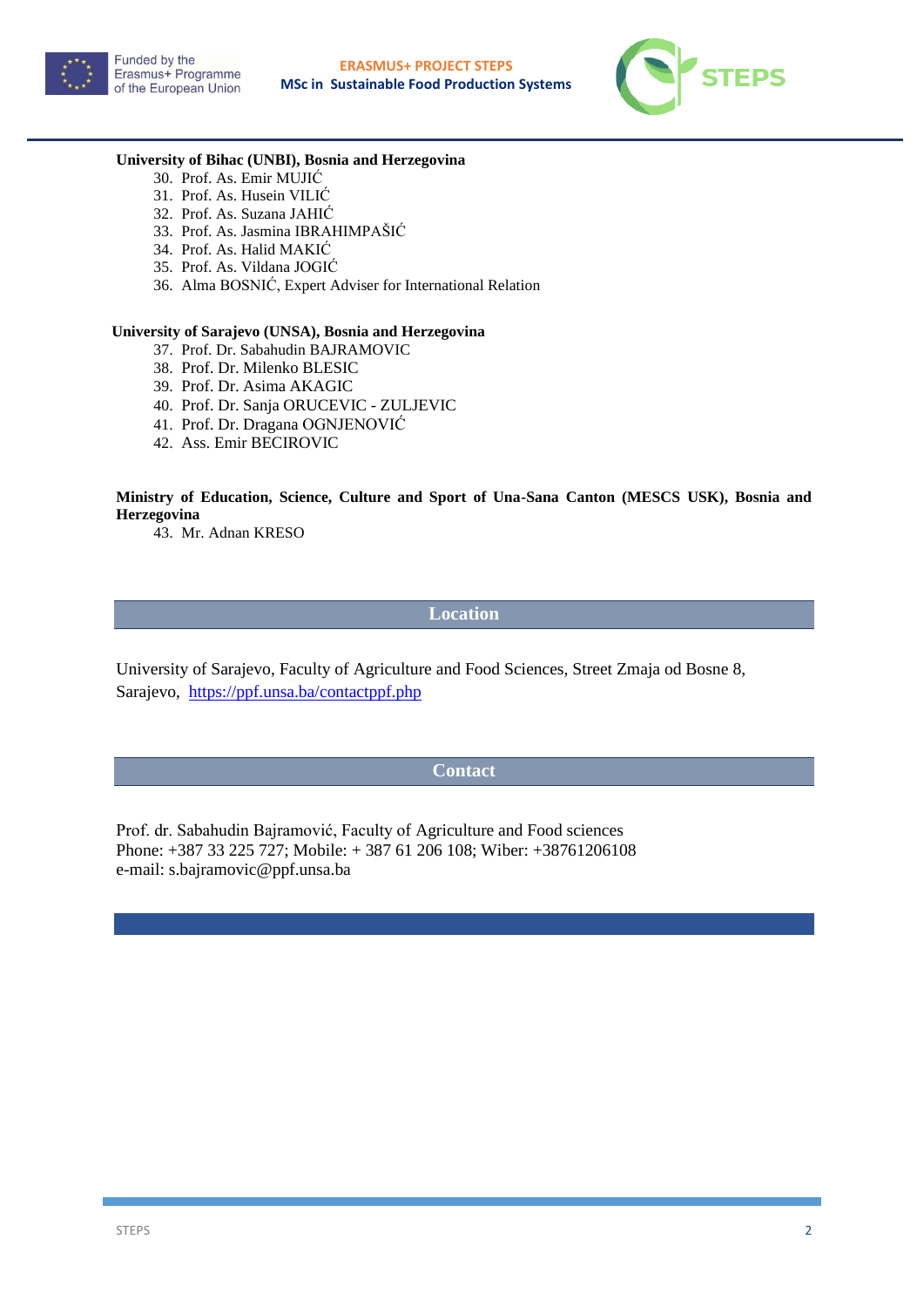



## **Tuesday, 10th December 2019 - ARRIVAL**

Arrival of project participants

| Wednesday, 11 <sup>th</sup> December, 2019 |                                                                                                                            |
|--------------------------------------------|----------------------------------------------------------------------------------------------------------------------------|
| $09:30 - 10:00$                            | Welcome                                                                                                                    |
|                                            | [Prof. Dr. Majda Cohodar Husic, Nice rector of UNSA]                                                                       |
|                                            | [Prof. Dr. Muhamed Brka, Dean of the Faculty of Agriculture and Food<br><i>Sciences</i> l                                  |
|                                            | [Prof. Dr. Sabahudin Bajramovic, UNSA contact point]                                                                       |
| $10:00 - 10:30$                            | Agenda overview-goal and expected outcomes of the meeting<br>[Prof. Dr. Sabahudin Bajramovic, UNSA contact point]          |
| 10:30-10:45                                | <b>Coffee break</b>                                                                                                        |
| 10:45-11.15                                | The final Report on WP1                                                                                                    |
|                                            | D1.1. Assessment and analysis of stakeholders' needs,                                                                      |
|                                            | D1.2. Research on STEPS relevant programmes,                                                                               |
|                                            | D1.3. Review and analysis of best practices,                                                                               |
|                                            | D1.4. Development of mechanisms for continuous stakeholders' input<br>[Irina Canco, UET]                                   |
| $11:15-12:45$                              | Report/ findings on WP2. Open discussion on design of STEPS structure and<br>courses $(D2.1)$ and staff selection $(D2.2)$ |
|                                            | [Maria TOADER, USAMVB & all partners]                                                                                      |
| 12:45-13:45                                | Lunch                                                                                                                      |
|                                            | Report/ findings on WP2. Open discussion for development of STEPS Programm<br>$(D2.4)$ and working in groups               |
| 13:45-15:00                                | [Maria TOADER, Gheorghe Valentin ROMAN, USAMVB & all partners]                                                             |
| 15:00-15:15                                | <b>Coffee break</b>                                                                                                        |
| $15:15-15:30$                              | MSc structure presentation, case of UNSA                                                                                   |
|                                            | [Prof. Dr. Milenko BLESIC, UNSA]                                                                                           |
| 15:30-18:15                                | Study Visit to "KLAS" d.d. Sarajevo, Mill and Bakery Industry Company                                                      |
| 18:15-18:30                                | <b>Concluding remark</b>                                                                                                   |
|                                            | /Vassiliki CHATZIPETROU, ReadLab/                                                                                          |
| 19:00                                      | Spear time                                                                                                                 |

| Thursday, 12 <sup>th</sup> December, 2019 |                                                                                   |  |
|-------------------------------------------|-----------------------------------------------------------------------------------|--|
|                                           | <b>Agenda overview</b>                                                            |  |
| $9:00 - 9:15$                             | /Vassiliki CHATZIPETROU, ReadLab/                                                 |  |
|                                           | [Prof. Dr. Sabahudin Bajramovic, UNSA]                                            |  |
|                                           | <b>Working in groups:</b> for drafting the frame of courses and learning outcomes |  |
| $9:15 - 10:30$                            | Group I: AUT, UHZ, UNBI & USAMVB, ReadLab                                         |  |
|                                           | Group II: EUT, UC, UNSA & CULS, AUA, ReadLab                                      |  |
| $10:30 - 10:45$                           | <b>Coffee break</b>                                                               |  |
|                                           | <b>Working in groups:</b> for drafting the frame of courses and learning outcomes |  |
| $10:30 - 12:45$                           | Group I: AUT, UHZ, UNBI & USAMVB, ReadLab                                         |  |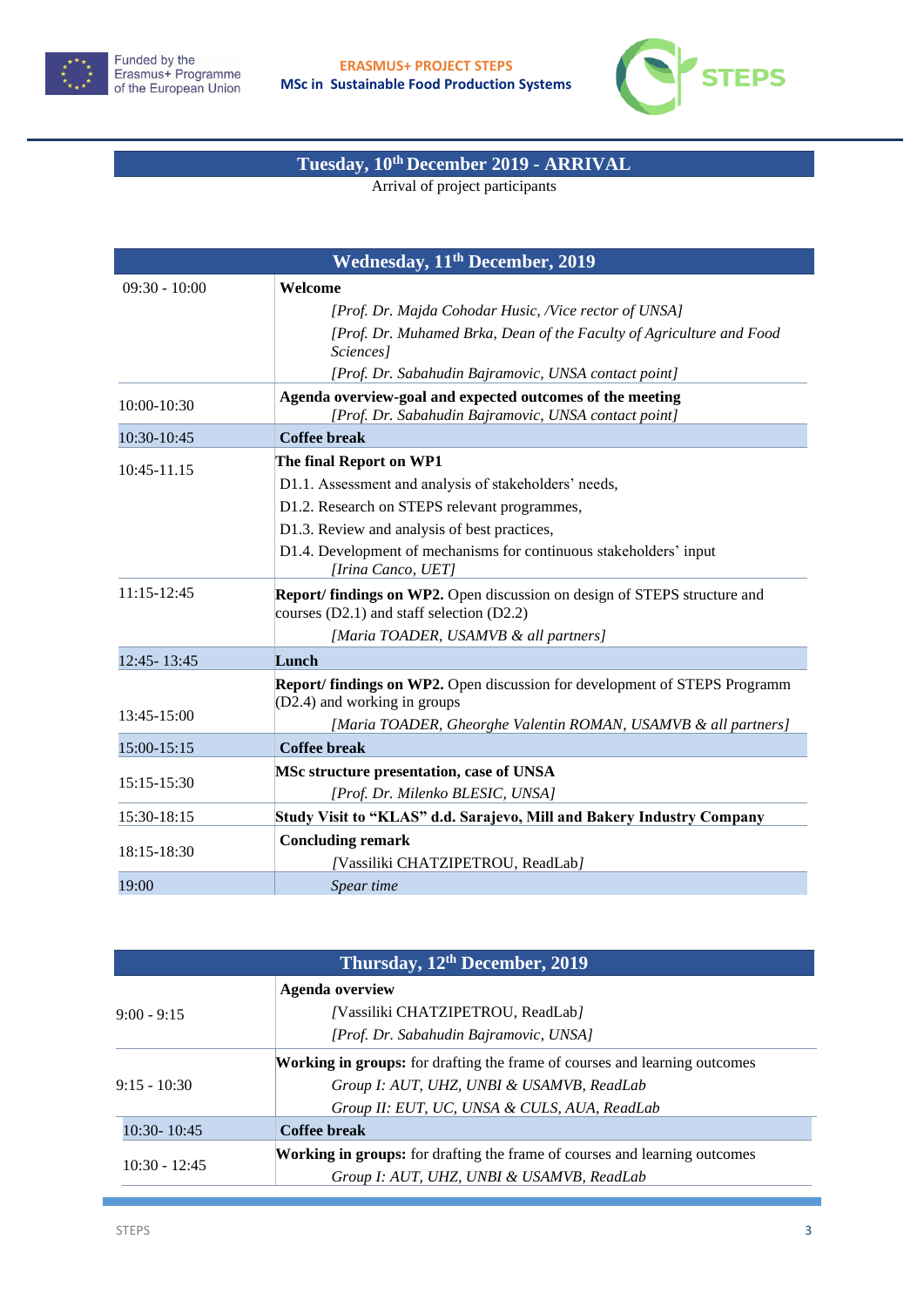



|                 | Group II: EUT, UC, UNSA & CULS, AUA, ReadLab                                                                             |
|-----------------|--------------------------------------------------------------------------------------------------------------------------|
| $12:45 - 13:45$ | Lunch                                                                                                                    |
| $13:45 - 14:15$ | Presenting the working groups reulst                                                                                     |
| $14:15 - 15:15$ | Report on Partners, WPs achievement, reports for the leading task & financial<br>management for the 1 <sup>st</sup> year |
|                 | [all Partners]                                                                                                           |
| 15:15-15:30     | <b>Coffee break</b>                                                                                                      |
| 15:30-16:15     | <b>Open lecture</b>                                                                                                      |
|                 | Teaching Environmental Management at post-graduate level: transferring best<br>practices                                 |
|                 | [Dr. Yannis Mouzakitis, Read Lab]                                                                                        |
| $16:15-17:00$   | <b>Open Lecture</b>                                                                                                      |
|                 | Legislation and standards regarding organic agrifood products                                                            |
|                 | [USAMVB]                                                                                                                 |
| 17:00-17:45     | Visit to UNSA scientific laboratories and contact exchanging between scientific<br>staff                                 |
| $17:45 - 18:00$ | <b>Concluding remarks</b>                                                                                                |
|                 | /Vassiliki CHATZIPETROU, ReadLab/                                                                                        |
| 20:00           | Social evening                                                                                                           |
|                 | Dinner - Restaurant "Pivnica", Maršala Tita 7, Sarajevo                                                                  |

|                 | Friday, 13th June, 2019                                                                                                                                                                  |
|-----------------|------------------------------------------------------------------------------------------------------------------------------------------------------------------------------------------|
| $09:00 - 09:45$ | <b>Report/findings on WP2:</b> Conclusions, responsibilities and the deadline for the final<br>task delivering by partners<br>[Maria TOADER, USAMVB & all partners]                      |
| $09:45-10:00$   | <b>Report on WP3.</b> Assessment of training needs findings (D3.1)<br>[Agim Rysha, UHZ & all partners]                                                                                   |
| $10:00 - 10:15$ | <b>Report on WP4.</b> Open discussion on LMS platform $(D4.1)$ & Conversion and<br>digitalization of education materials (D4.3)<br>[Prof. Dr. Sabahudin Bajramovic, UNSA & all partners] |
| 10:15-10:30     | <b>Coffee break</b>                                                                                                                                                                      |
| $10:30 - 11:00$ | <b>Report on WP5.</b> Tendering procedure status for equipment purchase, and guidelines<br>following by partners<br>[Mr. Petros Chondros, ReadLab contact point]                         |
| $11:00 - 11:45$ | <b>Report on WP6.</b> Procedures for opening and accreditation of STEPS program D.6.1<br>[Adnan Kreso, MESCS USK, & PC]                                                                  |
| $11:45 - 12:15$ | <b>Report on WP8.</b> Responsibilities and the deadline for the final task delivering by<br>partners, Quality Report for first year<br>[Vassiliki Chatzipetrou, ReadLab contact point]   |
| $12:15 - 12:45$ | <b>Report on WP9.</b> Responsibilities and the deadline for the final task delivering by<br>partners, Management Report for first year<br>[Enkeleda Berberi, AUT]                        |
| $12:45 - 13:45$ | Lunch                                                                                                                                                                                    |
| $13:45 - 14:45$ | <b>Management issues WP10</b> (Audit of documentation for each STEPS partner, *                                                                                                          |